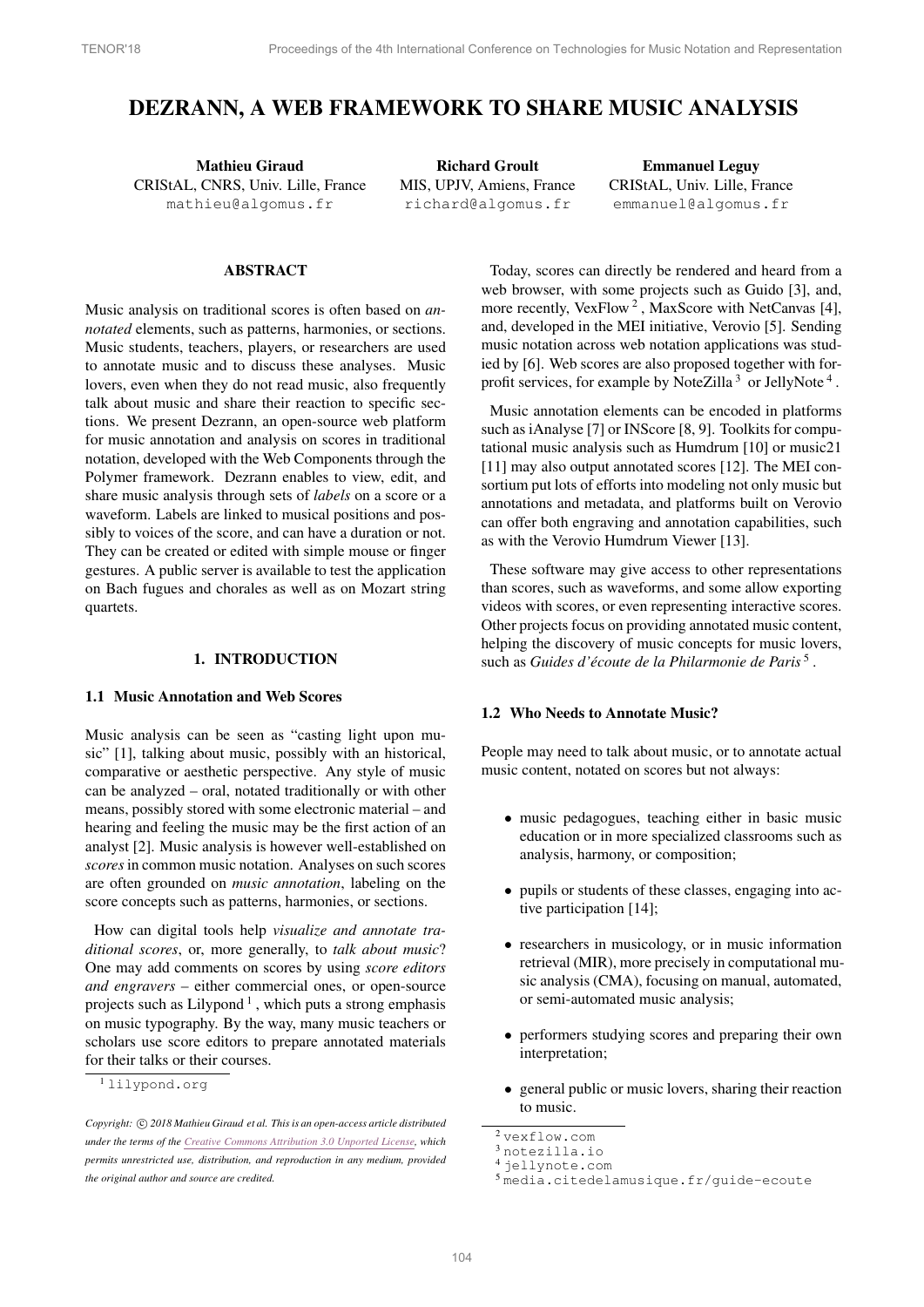

<span id="page-1-2"></span>Figure 1. Current Dezrann web application (*<dezrann-app>* component, here loaded with a *<dez-music-canvas type="score">* component, see Section [3.1\)](#page-2-0) showing an extract at the end of a Bach's fugue in C minor annotated with thematic patterns (subject S in blue, and counter-subjects CS in green and red) as well as cadences (IAC, PAC) and other labels. Such fugues were written for the keyboard and are usually presented on two staves. Here the three voices of the fugue are presented onto separate staves to easily label voice-related elements. The lower panel enables to edit the selected label, here a fugue subject starting at the 6th eighth (5/8) of the measure 26. The duration of the label, 2 measures minus one eighth, is computed including the first note but excluding the last note. The top panel displays piece information and enables to save or export the analysis, named here "my-analysis".

Most people are not experimented music readers. However, everyone likes to talk about music: A platform to discuss music should thus give convenient access to several representations (score, waveform) as well as audio rendering – such as the social network SoundCloud  $6$  that enables to annotate instants in waveforms.

#### 1.3 Motivation and Contents

The software and platforms listed in the previous paragraphs have some strong points, and many of them bring innovation for traditional scores, and far beyond for some. Nevertheless, there has not been any open-source platform designed to *annotate scores with traditional notation* that is easily accessible on the web, enabling to visualize, to compare, to edit, and to save elements involved in music analysis. For example, researchers in MIR/CMA designing music annotation algorithms frequently need to "get back to the score" and to compare the output of their algorithms to actual music, or sometimes to existing analyses. This can be painful without adapted tools.

We present here Dezrann, an open-source web platform to view, to edit, and to share "music analyses" as annotations on scores in common musical notation, but also on waveforms. Dezrann was designed to help discuss music between people: We do not develop a music editor or engraving software – score rendering is a challenge already tackled by existing software – and focus here on the *anno-* *tation* part, allowing users to label music elements, either on a score or a waveform.

In the following, we thus present Dezrann from the point of view of users and developers (Sections [2](#page-1-1) and [3\)](#page-2-1), we detail the availability of the platform, the associated corpora, and the development roadmap (Section [4\)](#page-4-0), and we conclude (Section [5\)](#page-5-0).

# 2. USER PERSPECTIVE

<span id="page-1-1"></span>Dezrann means "analysis" in Breton language, a Celtic language spoken in Brittany. Working with Dezrann is free and requires no software installation – the platform works with recent web browsers, at least with recent Safari, Firefox, and Google Chrome.

The user starts by selecting a piece inside available corpora (Figure [3\)](#page-2-2) or by giving a URL. She lands on a "raw" score, or, when it is available, on an annotated score. For example, [dezrann.net/#/bwv847](http://dezrann.net/#/bwv847) leads the user to the Bach fugue in C minor BVW 847 with a pre-loaded analysis (Figure [1\)](#page-1-2). The score is here split into three linear staves spanning the whole piece. The user can browse and possibly hear the score, and navigate where she wants.

To annotate music, she may click or point anywhere on the score to add or edit *labels*. Labels, as we defined in [\[12\]](#page-6-11), are annotations on one or several staves that may have a duration, or not, such as patterns, cadences, harmonic markers, or structural elements. The creation of labels is done by *gestures*. Two gestures are now implemented:

<span id="page-1-0"></span><sup>6</sup> [soundcloud.com](http://soundcloud.com)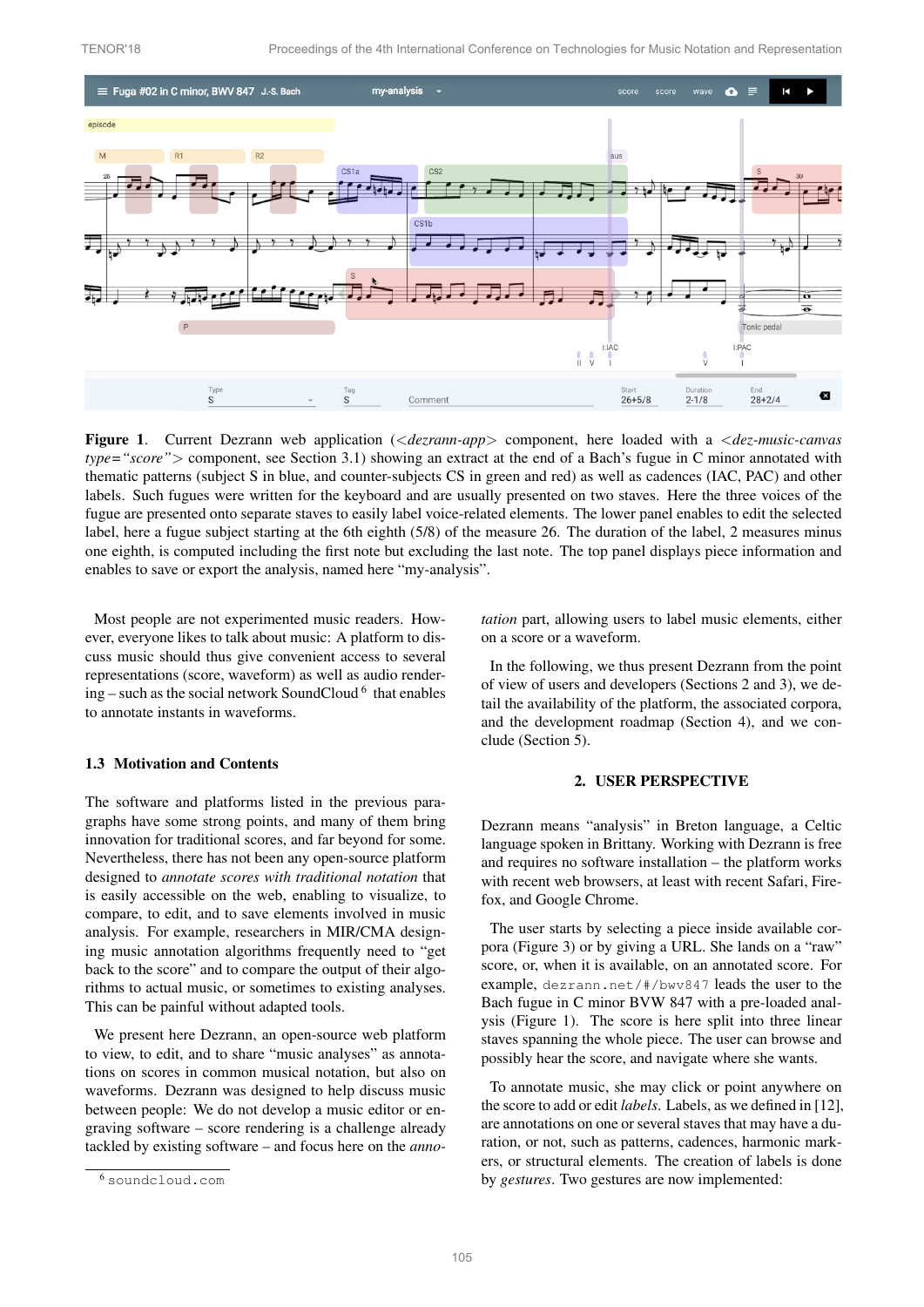

<span id="page-2-4"></span>Figure 2. Annotation on a waveform through a *<dez-music-canvas type="wave">* component. The same extract than Figure [1](#page-1-2) is displayed, with the same selected label. Labels are here synchronized both to audio time and to musical symbolic time, allowing to see or edit these values in musical time. The invisible grid for editing the labels is here on beats, although more precise values can be entered through the label editor in the bottom panel.

- *•* A left-to-right gesture creates a label with some duration. Such labels can be created either on a staff, to highlight a musical element in one voice, or on the spaces above or below the score, for example to annotate concepts related to the structure or the overall harmony;
- *•* A top-to-bottom gesture across the staves creates a label with no duration, that can be used for example for cadences or as a section marker.

The user can also create labels by using buttons (Figure [4\)](#page-2-3) corresponding to label presets. These labels can be created on the fly while the music plays.

Labels coordinates (start, end, and duration) are shown in symbolic *musical time*, relatively to bar and beat. They can be edited:

- Either on the score or the waveform, by dragging them or by extending them to the left or to the right. These operations snap on an invisible grid built on beats, or on onsets and offsets of the notes appearing in the score;
- Or by editing text fields, entering values such as 23 (first beat of measure 23),  $25-1/4$  (one beat before the measure 25, works even on ternary measures), or arbitrary float values such as 26.75 or even 26.71, allowing more flexibility in label placement.

When an audio file and its associated synchronization data are both available, the user can switch back and forth between the score view and the waveform view (Figure [2\)](#page-2-4), still preserving the labels with their musical time. The *analysis*, that is the annotation made as a set of labels, can be saved for later usage and shared with other people.

The user may share links to scores through permanent URLs. Going to dezrann.net/#/bwv847#28.5 jumps to the extract displayed on Figures [1](#page-1-2) and [2,](#page-2-4) around the half of the measure 28 of Fugue BWV 847 in C minor – this is where there is an incomplete authentic cadence concluding the *strettos* and preceding the final cadence. Discussing this passage inside her talk or lesson, the user may thus share a link to his audience.

<span id="page-2-2"></span>

Figure 3. Corpora querying from *<dez-corpus>*.

<span id="page-2-3"></span>

Figure 4. Label bars for annotating song structures (top) and fugues (bottom). Each button triggers a label with a preset type, tag and comment. Label presets can be edited by the user.

## 3. UNDERLYING TECHNOLOGY

#### <span id="page-2-1"></span><span id="page-2-0"></span>3.1 Dezrann Components

The Dezrann web client is written in object-oriented Javascript ES6, and uses the *Web Components* model through Polymer 2.0 framework [7](#page-2-5) . Proposed in 2011, Web Components *"are a set of features being added by the W3C to the HTML and DOM specifications that allow for the creation of reusable widgets or components in web documents and web applications. (...) The components model allows for encapsulation and interoperability of individual HTML elements"* [8](#page-2-6) . Within this model, new "components" can be used as HTML tags such as the *<audio>* or *<video>* HTML5 tags. We implemented the following components (Figure [5\)](#page-3-0):

*• <dez-analysis>* stores the set of labels. It can be imported or exported into a .dez json file (Figure [6\)](#page-3-1).

<span id="page-2-5"></span><sup>7</sup> [polymer-project.org](http://polymer-project.org)

<span id="page-2-6"></span><sup>8</sup> [en.wikipedia.org/wiki/Web](http://en.wikipedia.org/wiki/Web_Components) Components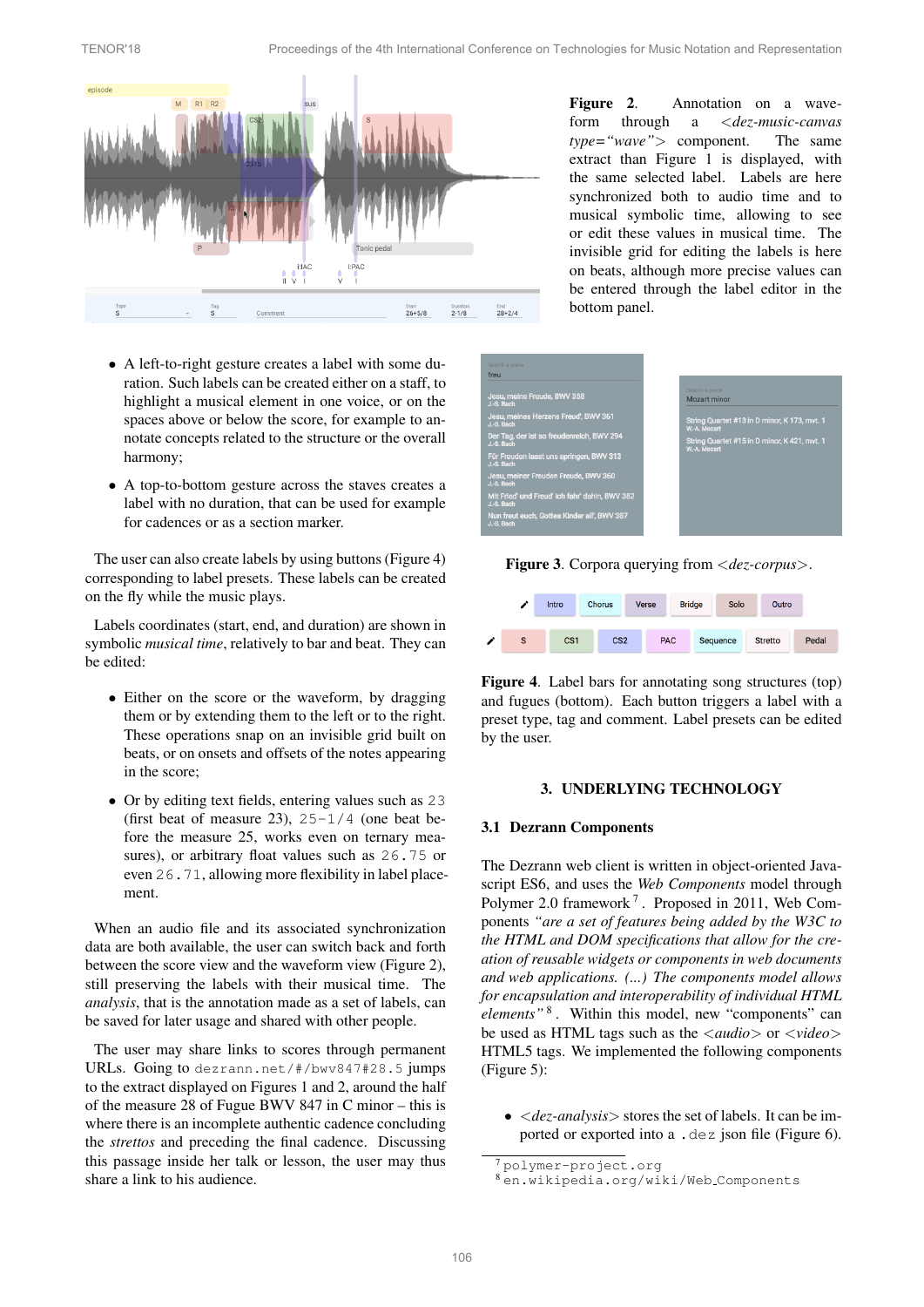

<span id="page-3-0"></span>Figure 5. Dezrann architecture, see details in the text. The client side (the *<dezrann-app>* component) communicates with the web service both to get corpus files and to load and store analyses.

```
"labels": [
   { "type": "Structure", "tag": "episode", "start": 84, "duration": 18, "line": "top.1" },
   { "type": "Pattern D", "start": 96.5, "duration": 0.5, "staff": 1 },
{ "type": "Pattern D", "start": 98.5, "duration": 0.5, "staff": 1 },
{ "type": "Pattern D", "start": 100.5, "duration": 0.5, "staff": 1 },
   { "type": "Harmonic sequence", "tag": "M", "start": 95.75, "duration": 1.75 },<br>{ "type": "Harmonic sequence", "tag": "R1", "start": 98,    "duration": 1.75 },<br>{ "type": "Harmonic sequence", "tag": "R2", "start": 100,   "du
   { "type": "CS1",<br>{ "type": "S", "start": 104, "duration": 6.5, "staff": 2 },<br>"start": 102.5, "duration": 7.5, "staff": 3 },
                                                                                                     "duration": 7.5,{ "type": "Pedal", "tag": "I", "start": 114, "duration": 10, "line": "bot.1" },
   { "type": "Cadence", "tag": "I:IAC", "start": 110, "line": "all" },
{ "type": "Cadence", "tag": "I:PAC", "start": 114, "line": "all" },
   { "type": "Degree", "tag": "II", "start": 109, "line": "bot.3" },
{ "type": "Degree", "tag": "V", "start": 109.5, "line": "bot.3" },
{ "type": "Degree", "tag": "I", "start": 110, "line": "bot.3" },
   ...
]
```
<span id="page-3-1"></span>Figure 6. Dezrann analyses, here represented as a .dez json file, are collection of *labels*. These lines correspond to some labels displayed on the Bach fugue on the Figures [1](#page-1-2) and [2.](#page-2-4) Each label has a onset, an optional duration, a type, optional tags and comments, and may have optional staff or line information. Onsets and durations are stored in musical time.

The files can also be read and written through our extension to music21 [\[12\]](#page-6-11). Label types are expendable by editing the lib/LabelTypes.js file.

- *• <dez-canvas>* handles SVG graphical objects on top of the snap. svg library  $9$  (while being agnostic to the musical significance of these objects), as well as generic mouse/pointer gestures and interaction with these elements for label creation and edition. Rectangles and triangles markers are now defined. Labels are put onto one or several horizontal *lines*, each line being defined by a pair of *y*-positions. The *x*positions of the labels can be snapped to an optional grid with the graphical positions of the notes.
- *• <dez-music-canvas>* embeds a *<dez-canvas>* and handles music content, either a score or a waveform, with proper handling of *x*- and *y*- positions.
	- *<dez-music-canvas type="score">* handles a score image. The default view is now produced by Lilypond extended with scripts borrowed from ly2video  $10$ . These scripts output graphical *x*-positions of the notes, linked to their musical times, as well as *y*-positions of the staves.

– *<dez-music-canvas type="wave">* handles a waveform, always with proper handling of *x*and *y*- positions. Now the regular *x*-positions of the waveform are mapped, through synchronization data of *<dez-audio>* (see below and Figure [7\)](#page-4-1), to the musical *x*-positions.

Both the *score* and *wave* views set the grid of the underlying *<dez-canvas>* component, such that label creation or edition with the mouse or the finger are snapped to musical positions.

- *• <dez-label-editor>* enables to see and edit properties of one label. It is focused on the musical time, even linked to *<dez-music-canvas type="wave">*, keeping a symbolic view on audio data.
- *• <dez-label-bar>* eases the creation of labels with buttons encoding a given preset (type, tag and comments).
- *• <dez-audio>* handles audio output to play .mp3 or other formats through the Web API Audio. It works on its own but is better handled with a manual (or automatic) synchronization file between musical time and audio time (see Figure [7\)](#page-4-1). The synchronization points can be located at each beat, at each measure, or even at only a few places in the piece. Moreover, a MIDI output (processed through midi.js, under

<span id="page-3-3"></span><span id="page-3-2"></span>

 $9$  [snapsvg.io](http://snapsvg.io)<br> $10$  qithub.com/aspiers/ly2video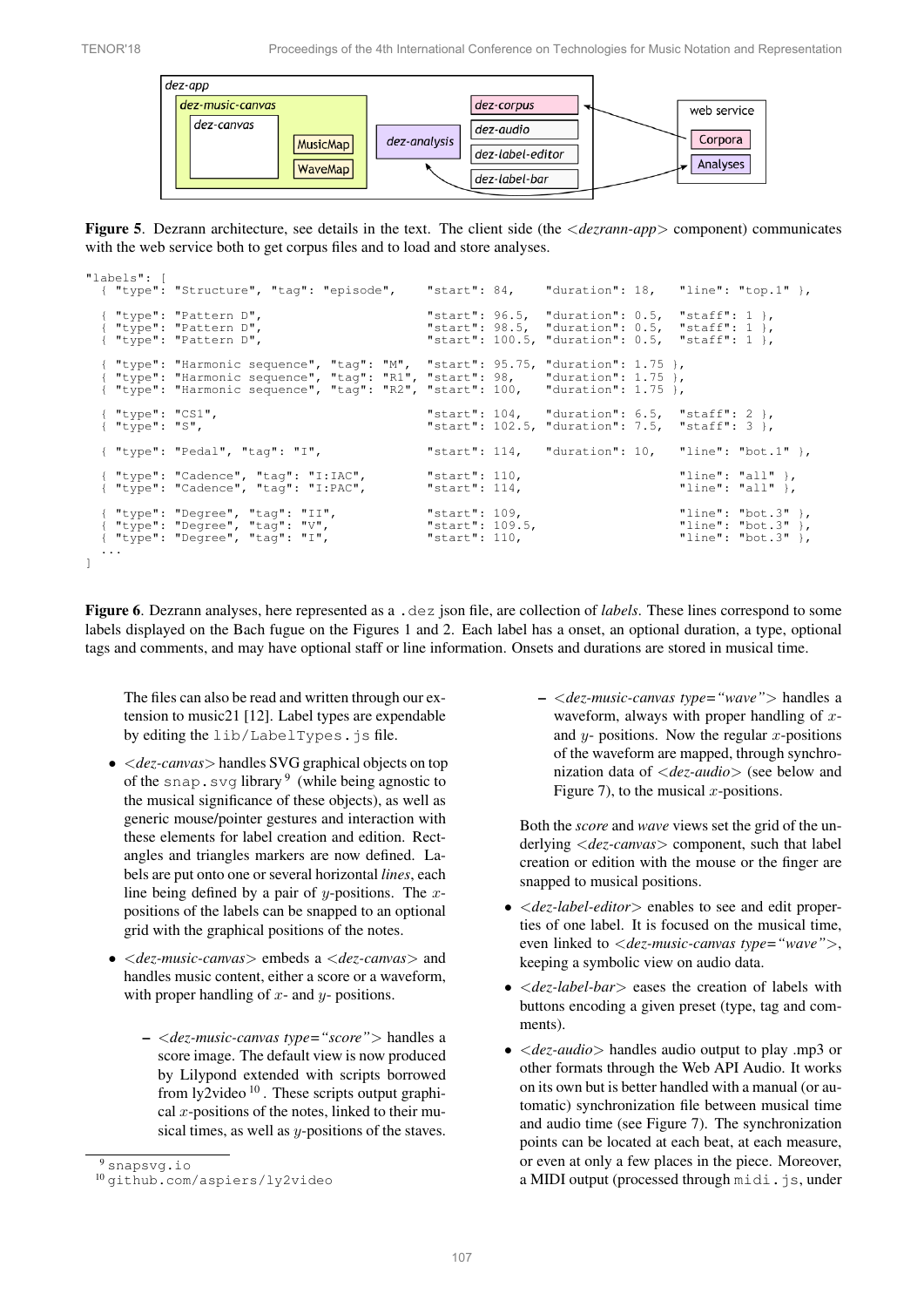<span id="page-4-1"></span>

|  | { "onset" : 40, "time" : 34.40 },   |  |  |  |
|--|-------------------------------------|--|--|--|
|  | { "onset" : 80, "time" : 67.91 },   |  |  |  |
|  | { "onset" : 117, "time" : 100.89 }, |  |  |  |
|  | { "onset" : 118, "time" : 101.91 }, |  |  |  |
|  | { "onset" : 119, "time" : 103.01 }, |  |  |  |
|  |                                     |  |  |  |
|  |                                     |  |  |  |

Figure 7. Synchronization between musical and audio time. Synchronization points can be given at any resolution. In this piece, the tempo is somewhat regular, except for a slow-down at the last four offsets.

> development) is available as soon as there is a score, and further allows hearing a selected voice.

- *• <dez-corpus>* provides a searchable view on a corpus of pieces (Figure [3\)](#page-2-2).
- *• <dezrann-app>* is the single web page application that wraps all previous components to display one piece with one analysis. The analysis is a .dez json file (Figure [6\)](#page-3-1) that can be either saved on the web service or exported. Analyses can be loaded and saved. Moreover, the component recognizes URLs to select a piece and optionally to link to a particular position in the piece by feeding its underlying components.

Components can be used as simple HTML elements, and created and modified with some attributes. For example, a *<dez-music-canvas not-editable>* component displays a read-only annotated score, without any edition or saving capabilities. Note that such a *<dez-music-canvas noteditable>* component fully works on a mobile device and allows scrolling with fingers. Some attributes can be set or changed even after the component has been created. Consider for example *<dez-music-canvas onset=114>*: Setting or changing the *onset* attribute by JavaScript from the outside updates the *<dez-music-canvas>* and jumps to the given offset without reloading the component.

The two synchronizations – graphical score to musical time, and audio to musical time – enable flexible combinations of the components. For example, one can change the score image, using other parameters or even another score rendering engine, and still conserve the synchronization to audio.

Note that *<dez-audio>* can even be used without any reference to any score: Labels are then referenced by their audio time. Should an audio/musical time synchronization be later available, the labels can then converted back to properly reference the musical time.

#### 3.2 Corpus and Analysis Web Service

A simple web service, written in node. js, provides a set of corpora and interactions through AJAX requests (Figure [5,](#page-3-0) right):

- *•* The *<dez-corpus>* component queries the piece list from the web service. It then feeds the required files for a piece (images, audio, positions and synchronizations) to *<dezrann-app>* and the underlying components;
- *•* For a given piece, *<dezrann-app>* uploads and downloads analyses into the underlying *<dez-analysis>*.

# 4. AVAILABILITY AND ROADMAP

<span id="page-4-0"></span>The web platform with developer and web service documentation  $11$  as well as some corpora  $12$  are available under open-source licenses (GPLv3+ for the code, ODBL for the data). Components are distributed with usage examples allowing individual reuse in other projects. Tests include 130 unit tests and 40 functional tests using the Mocha toolkit and Selenium [13](#page-4-4) *,* [14](#page-4-5) .

#### 4.1 Platform Availability and Roadmap

Following suggestions on a first prototype of Dezrann [\[15\]](#page-6-14), the platform evolved, most notably with a complete refactor leading to a clean separation between the *<dez-canvas>* on one side, and the *<dez-music-canvas>* on the other side. This separation helped to implement the *<dez-musiccanvas type="wave">* component and to expand the set of labels.

The components and the application can now be used from the public server [dezrann.net](http://dezrann.net). The MIDI parts of *<dez-audio>* are still under development.

Beside generic improvements to the ergonomy and the features, notable perspectives include:

- *• user accounts and flexible access patterns.* Authentication is now limited to a custom installation of Dezrann behind protected pages. We plan to implement a more generic authentication scheme to run scenarios needing fine-grained access to the analyses through *roles* such as teacher or student. For example, a homework might be assigned, needing first individual or group analysis, then returned and discussed or compared with other analyses such as a reference analysis provided by the teacher.
- *• real-time remote collaboration.* We would like to allow simultaneous users to use Dezrann over the network through the use of socket.io library. This could make the platform evolve towards a "social network" to annotate music.

We welcome ideas or contributions from other groups and are ready to help the links between Dezrann components and third-party code. In particular, new links with automated or semi-automated analysis pipelines could be worthwhile.

<span id="page-4-3"></span><span id="page-4-2"></span>

<sup>&</sup>lt;sup>11</sup> [dezrann.net/dev](http://dezrann.net/dev)<br><sup>12</sup> [algomus.fr/datasets](http://algomus.fr/datasets)<br><sup>13</sup> [mochajs.org](http://mochajs.org)<br><sup>14</sup> [seleniumhq.org](http://seleniumhq.org)

<span id="page-4-4"></span>

<span id="page-4-5"></span>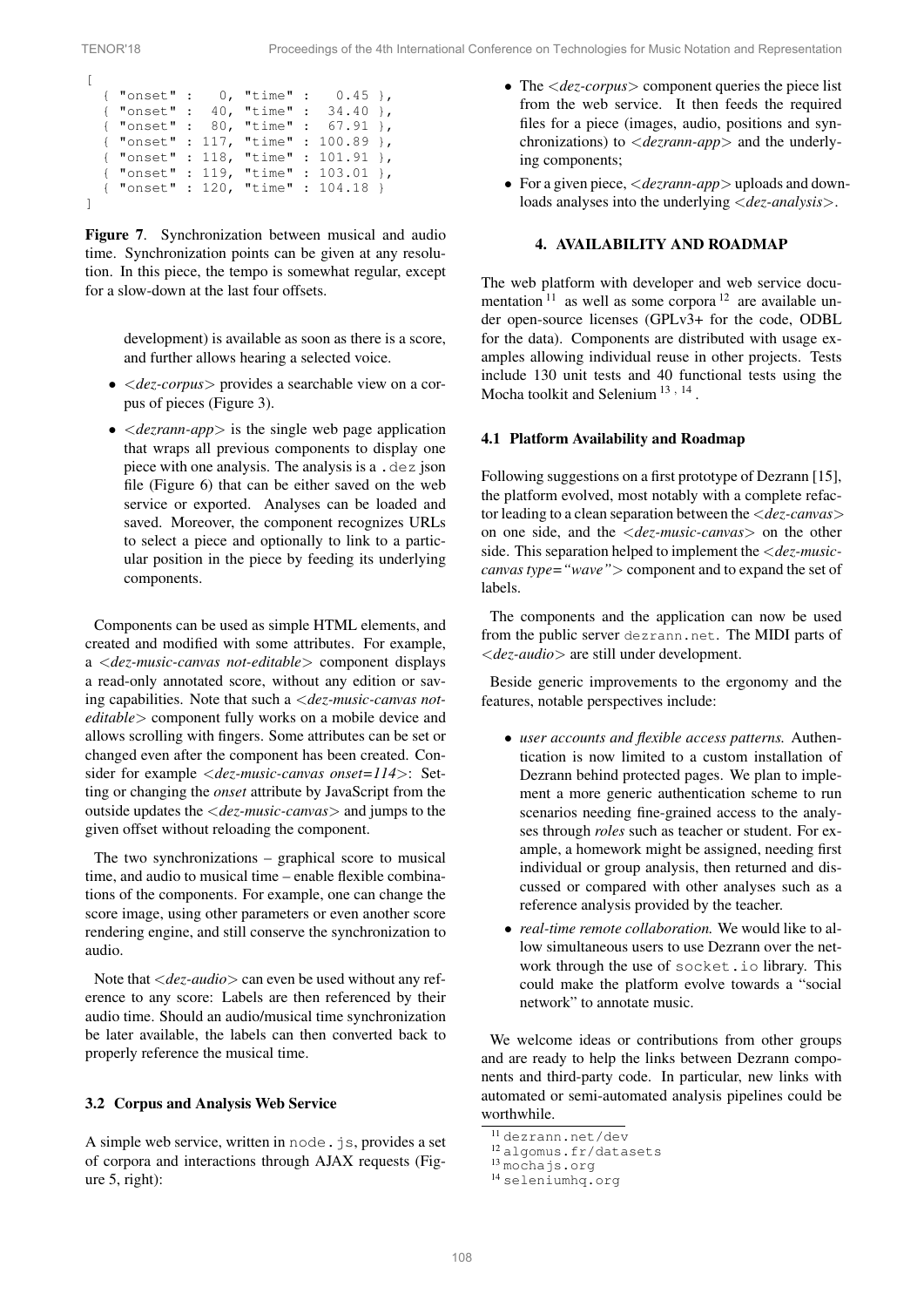| Bach four-voices chorales                            | 2 staves (2 voices each) | 181 pieces                               |  |
|------------------------------------------------------|--------------------------|------------------------------------------|--|
| Bach fugues, first book of the Well-Tempered Clavier | 2 to 5 staves            | 24 annotated pieces, $> 600$ labels [16] |  |
|                                                      |                          | including 12 with synchronized audio     |  |
| Mozart string quartets, sonata form movements        | 4 staves                 | 28 annotated pieces, $>$ 500 labels [18] |  |

<span id="page-5-1"></span>Table 1. Corpus and annotations available through Dezrann.



<span id="page-5-2"></span>Figure 8. Annotation of the start of the four-part Bach chorale "Aus meines Herzens Grunde" (BWV 269), showing degrees coming from the riemenschneider001 analysis from music21, imported by a script based on [\[12\]](#page-6-11), and completed by cadences, neighbor and passing notes, annotated from within Dezrann. The resulting analysis can be saved or exported for future use.

# 4.2 Corpus Availability and Roadmap

Table [1](#page-5-1) lists the available corpora on the public Dezrann server. As the current graphical capabilities of the platform are to put labels on staves, we focus on music with distinct voices – hence string quartets, or voice-separated fugues. We also included 4-voices chorales laid out on 2 staves, drawing labels on each half of the staff (Figure [8\)](#page-5-2).

More than 200 scores are now available on the public server. New pieces are gradually included, and we target 1,000 scores available by the end of 2018, notably using corpora available through music21 [\[11\]](#page-6-10). Individual pieces or corpora can be added by the piece.py and corpus.py scripts on the server side. Perspectives include to let the user upload score files (MIDI, MusicXML, MEI, or \*\*kern), possibly with audio files.

Dezrann is made in order that people experiment their own annotations and analyses. However, we also gather reference analyses and make them available through the platform:

- There are now analyses of the fugues of the first Book of Bach's *Well-Tempered Clavier*. Previously published in [\[16\]](#page-6-15), this dataset was adapted to match Dezrann format by adapting the extension [\[12\]](#page-6-11) of the python music21 framework [\[11\]](#page-6-10).
- *•* Colleagues encoded within Dezrann cadences and structural markers in Mozart string quartets [\[17\]](#page-6-17) in an ongoing study on sonata forms [\[18\]](#page-6-16), allowing us to benefit from their feedback in developing the platform.

## 5. CONCLUSION

<span id="page-5-0"></span>*"Look at the chord progression at measure 42!"* Such a comment – sometimes hard to follow – is often heard in music analysis or harmony classrooms, in music lectures, when discussing on music scores between colleagues, or when practicing into a band. Even if we love paper scores, pencil and erasers, even if we love music teaching through oral practice, we believe that new numeric tools may be pertinent to navigate easily through scores, to share people's view, possibly different, on a same score, and to benchmark or discuss results from automated or semi-automated software. We designed Dezrann in this spirit, hoping to propose a modern and efficient way to talk about music encoded onto traditional notation.

We welcome comments or contributions from developers, users, music and MIR researchers, teachers, students, or pupils. to make the platform evolve for everyone needs, possibly with some custom components. Tests in music classrooms of a secondary school (age 10–13) are scheduled in relationship with the *inspection academique ´* (local education authority) supervising music teachers in Amiens district.

#### Acknowledgments

This project is partially funded by French CPER MAuVE (ERDF, Région Hauts-de-France) and by a grant from the French Research Agency (ANR-11-EQPX-0023 IRDIVE). We thank all users of Dezrann for their feedback and suggestions.